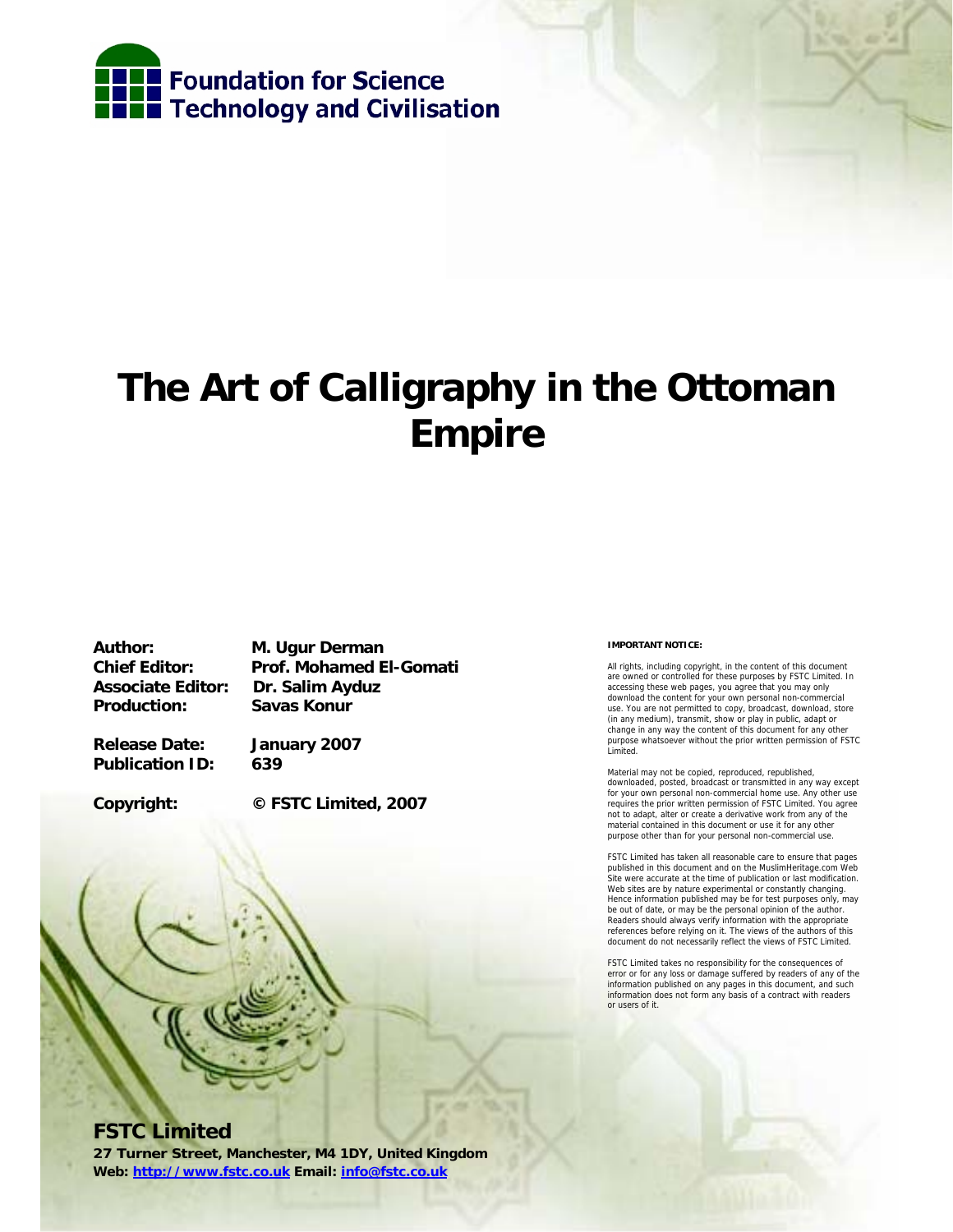# **THE ART OF CALLIGRAPHY IN THE OTTOMAN EMPIRE\***

### **M. Ugur Derman\*\***

This article taken from History of Ottoman State and Civilisation (ed. Ekmeleddin Ihsanoglu), Istanbul 2003, II, s. 645-652. We are grateful to Ekmeleddin Ihsanoglu, the editor of the book, for allowing publication.

Calligraphy (hüsn-i hat) is a characteristic Islamic art form, practised in the Arabic writing method developed from the Nabatean script. The fact that such a strong aesthetic language developed from a rather simple way of recording language surely has to be regarded as one of the miracles of Islam. Because of the proliferation of the Islamic faith, a great many different peoples practised the art of calligraphy.

The dynastic rulers of the Islamic world (Umayyad, Abbasid, Fatimid, Ayyubid, Mamluk, Seljuk, Ilkhanid, Timurid, Safevid, Akkoyunlu, ...), with their capitals as cultural centres in such diverse locations as Damascus, Baghdad, Cordoba, Cairo, Konya, Samarkand, Herat, and Tabriz, were always attracted by the art of calligraphy and accordingly patronised its practitioners. During the Ottoman period, calligraphy reached the zenith of its aesthetic power over an extensive period, and as a result, calligraphy in the Ottoman dominions, which became known as "Turkish Calligraphy," established its own distinct character.



**Figure 1.** Ahmed Karahisarî's Basmala in Qufi calligraphy.

In the city of Baghdad, first the centre of Abbasid and later Ilkhanid power, the Arabs gradually perfected calligraphy to reach its ultimate form in the style of Yâkûtü'l-Musta'simî (died e. 1298). The calligrapher died at a time when the Ottoman

-

<sup>\*</sup> All figures were taken from Prof. Dr. Muhittin Serin's Hat Sanati ve Meshur Hattatlar (Calligraphy and Eminent Calligraphers), Istanbul 2004, by his permission.

<sup>\*\*</sup> Mimar Sinan University, Istanbul.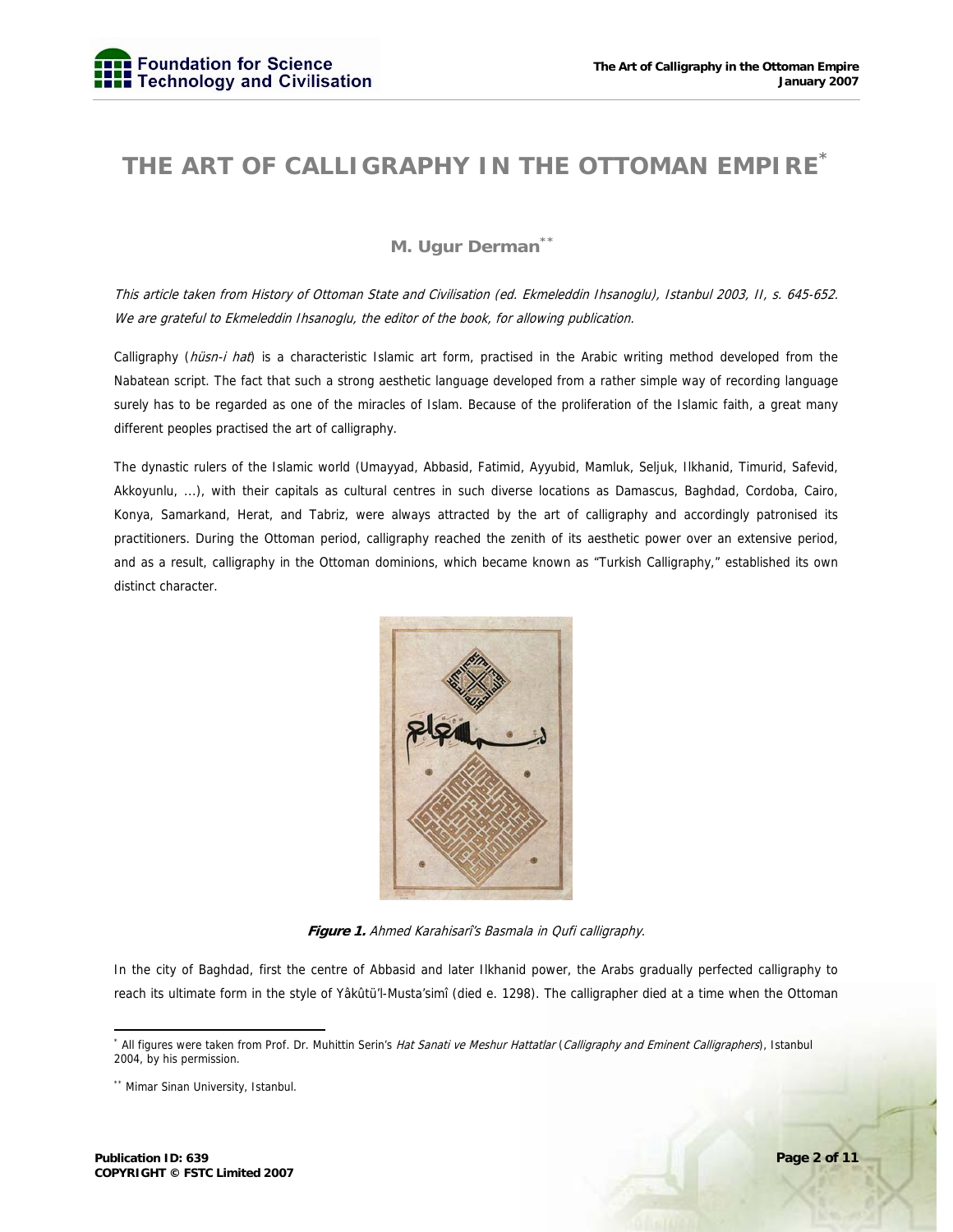state was only in its infancy, but posthumously his pupils promulgated his style into the wider Islamic world. The six basic styles (or pens) of calligraphy (aklâm-i sitte), whose rules were regularised by Yâkût replaced the Kufic script that had previously dominated calligraphic practice. The six scripts can be enumerated as *sülüs, nesih, muhakkak, reyhânî, tevkî*' and rika'. In spite of the fact that the Ottomans had been expanding their power-base from the fourteenth century onwards, because of their defeat at Timur's hands at the outset of the century (1400), the only early examples of cafligraphic art to have survived are the inscriptions on monumental buildings. In a number of calligraphic examples, dating from the period of the establishment of the Ottoman state after Celebi Mehmed, one can see that the Yâkût style also was being practised in the Ottoman dominions of Anatolia and Rumelia. In addition to such capital cities as Bursa and Edirne, one can also point to the city of Amasya during the second half of the fifteenth century to argue that provincial centres in Ottoman Anatolia had also become loci of calligraphic learning and education. The conquest of Istanbul at that time ensured that this exceptional city would shortly develop into the cu and artistic centre of the world of Islam, a position of excellence that bas secured up to this day in the field of calligraphy.

There is no information available pertaining to the relationship Ottoman rulers might have had with the field of calligraphy during the first 150 years after establishment of the Ottoman state. In contrast, the importance Sultan Mehmed the Conqueror gave to the fine arts in general and the art of writing in particular is attested. Moreover, there survive to this day a number of the books written b calligraphic genius Sheikh Hamdullah (1429-1520), donated to the sultan's library by his son Prince Bayezid, at the time governor of Amasya. Further inscriptions in *jelî sülüs* made by two calligraphic masters, Yahya Sôfî and his Ali Sôfî, active in Mehmed's day, were added on a number of monuments ere after the conquest of Istanbul. The signatures of calligraphers identify these works. The first two names asserting the Ottoman dynasty's el association with the field of calligraphy are those of Sultan Bayezid II and his Prince Korkut. Both had been taught by Sheikh Hamdullah in Amasya.



**Figure 2.** The first verses of Baqara surah of Qur'an by Kayiszâde Hâfiz Osman.

After Prince Bayezid's accession to the throne in 1481, Sheikh Hamdullah moved Istanbul, where he set out to create the most perfect examples of calligraphy in t style of Yâkût Sheikh Hamdullah himself had learned Yakût's style from his man Hayreddin Mar'asi. Upon the personal instigation of Sultan Bayezid, Sheikh Hamdullah was able to create a new original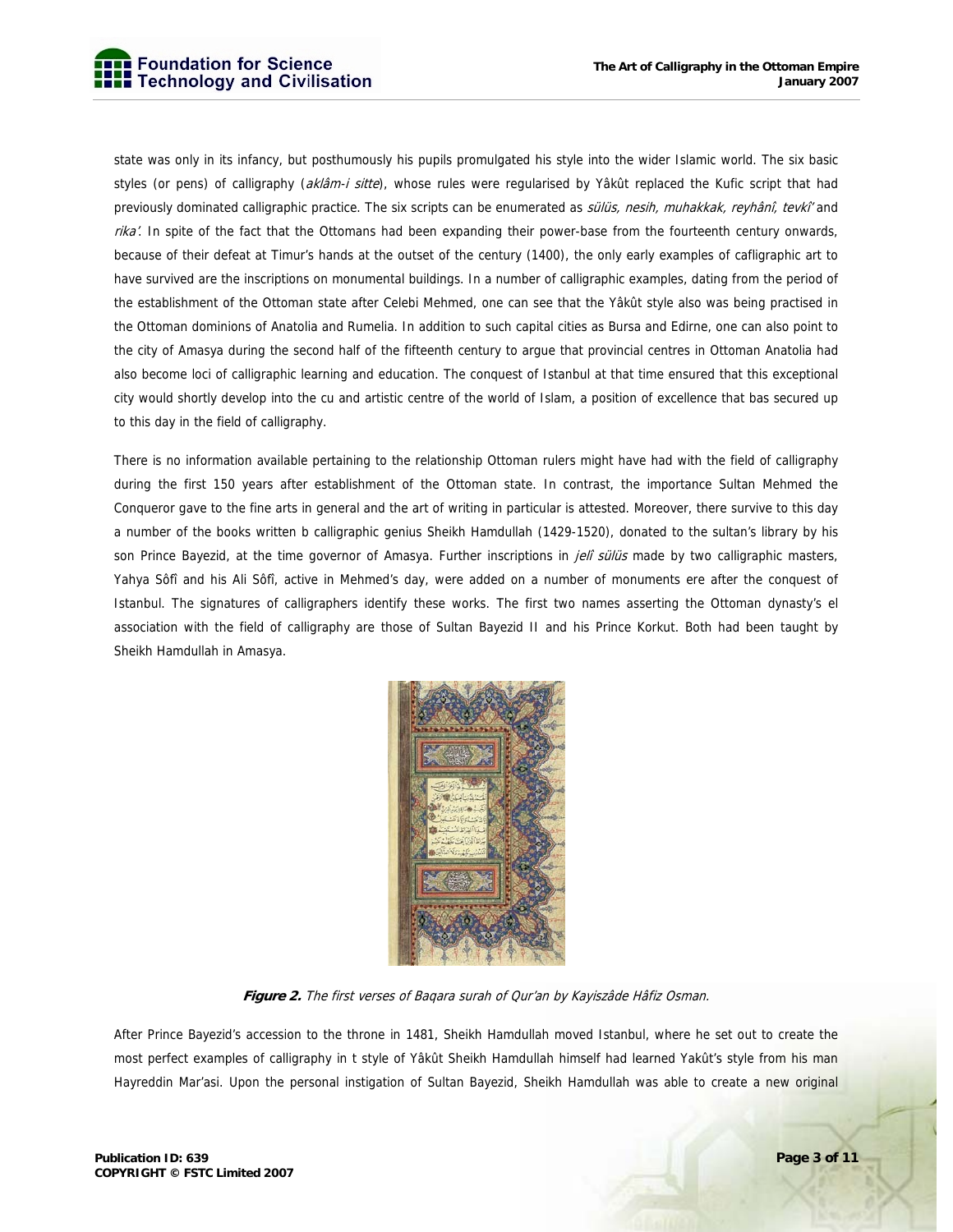style, elaborating upon examples Yâkût work available in the Imperial Palace (Topkapi)'s treasury. Sheikh Hamdullah succeeded in this important task around the year 1485, after he had undergone a four-month period of mystical seclusion. This accomplishment promoted him to the position of spiritual founder (pîr) of Turkish calligraphy. As matter of fact, the articulation of the *aklâm-i sitte* that had until then be predominant was subject to an Abbasid understanding of the style. Even though is rumoured that Yâkût himself had been a Turk from Amasya, the culture atmosphere of Baghdad pervaded his work, and he should thus be regarded representative of the culture of the Arab world. However, after Sheikh Hamdullah astounding accomplishment, the *aklâm-i sitte* as practised in the Sheikh's style prevailed in the Ottoman dominions and drove Yakût's style into oblivion.



**Figure 3.** A jeli sülüs calligraphy by Mustafa Râkim Efendi.

The letters or letter-groupings constituting the style of Sheikh Hamdullah can be shown to stem partiality from Yakût's writings. Hamdullah's genius has to be looked for in his choice of beautiful elements and their repetition in his numerous calligraphic samples.

The calligrapher Ahmed Karahisarî (1469?-1556), active shortly after Sheikh Hamdullah was engaged in reviving and continuing Yâkût style in the Ottoman dominions. But resistance to the style of Hamdullah was only able to continue for the duration of one calligraphic generation and, following Karahisari's death, Hamdullah's way again became dominant. Among the various scripts of the aklam-i sitte, perfected by Sheikh Hamdullah and his pupils, nesih became assigned to the writing of the Holy Book, whereas the scripts of *sülüs* and *nesih* became the pre-eminent vehicles for calligraphic practice. Muhakkak and reyhânî were gradually phased out by the end of the seventeenth century. The place of tevki', on the other hand, was taken over by the script types of *divânî* and jelî divânî which will be elaborated on later. The script of rika' then gradually became the script reserved for the writing of calligraphers' certificates (icâzetnâme) and signatures and thus became known as icâzet hatti.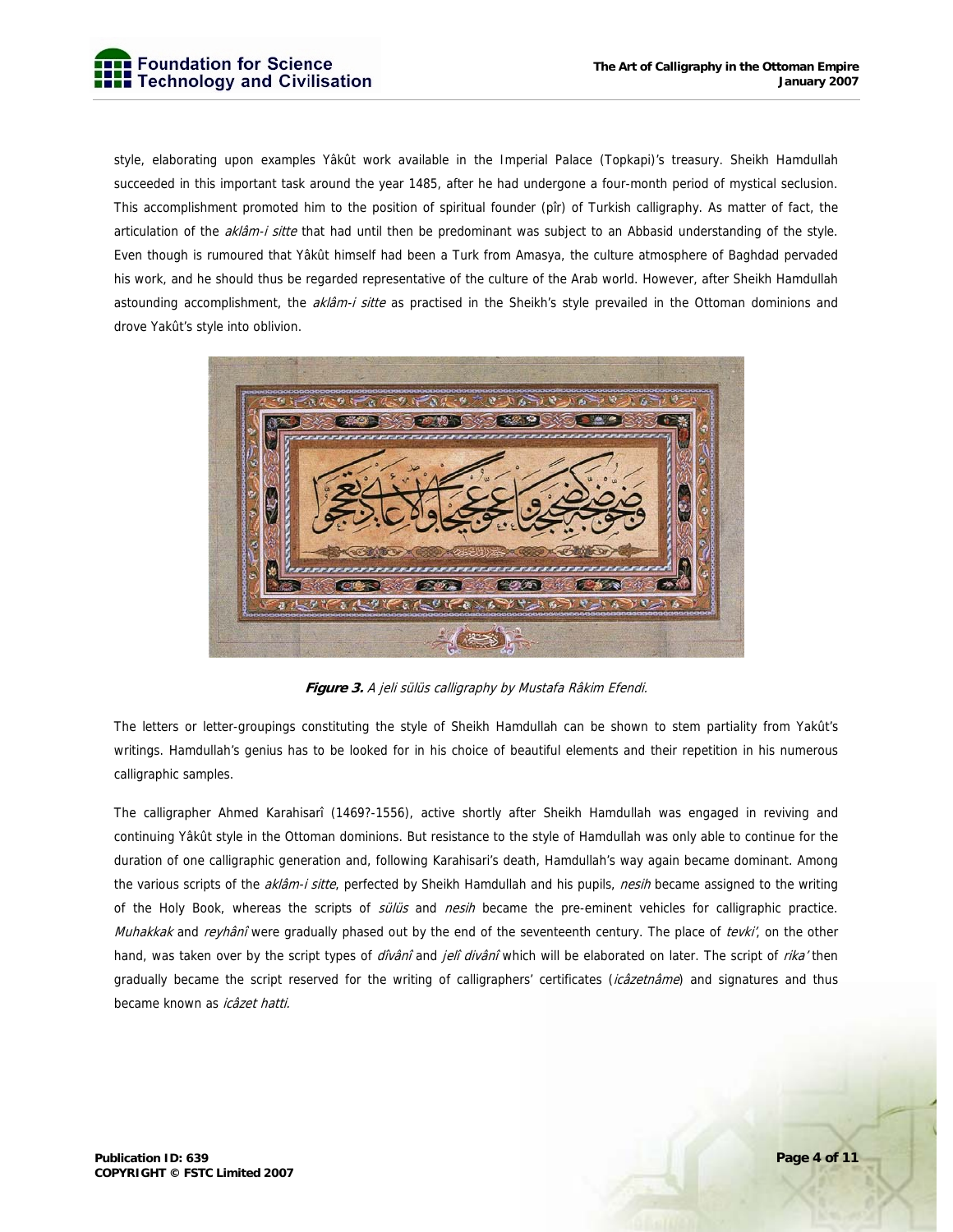

**Figure 4.** A sulus, nesih and rik'a calligraphy by Halim Efendi.

The road followed by Sheikh Hamdullah was continued by his son-in-law Sükrullah Halife (fifteenth-sixteenth centuries), his son Mustafa Dede (1495-1538) and his grandchildren continued the road followed by Sheikh Hamdullah. Through their pupils, the Hamdullah style was transferred to younger generations. Through Sükrullah Halife's son Pir Mehmed (died 1580) and via Hâlid Erzurûmî (died 1631), the style was taken over by Dervish Ali (died 1673). The calligrapher Kayiszâde Hâfiz Osman (1642-1698), who had first been a pupil of Dervis Ali and subsequently of Suyolcuzâde Mustafa Eyyûbî (died 1686), continued the *aklâm-i sitte* in the sty of Sheikh Hamdullah and was able to develop a new aesthetic appreciation of the style. As a result, these six scripts, some of which had fallen into disuse, went through a second phase of purification and became known as the "style of Hâfiz Osman" (see Figure 2). This new sty slowly replaced the style of Sheikh Hamdullah, and younger generations of calligraphers preferred practising the newer style. However, the script form of jelî sülüs, designed to be read from afar, did not undergo progressive development during this period. Mustafa Râkim (1758-1826), a genius in the art of calligraphy, was able to improve the *jeli sülüs* script towards the end of the eighteenth century (see Figure 3). After having learned the *sülüs* script from his elder brother Ism Zühdî (died 1806), Mustafa Râkim scrutinised Hâfiz Osman's *sülüs* in great detail and was then able to transpose his insights to the *jelî* form of the *sülüs* style. In the hands of Mustafa Râkim pupils Hasim (died 1845) and Recâî (1804-1874), and particularly Sami Efendi (1838- 19 12), the calligraphic form of *jelî sülüs* reached its pinnacle. Calligraphers such as Carsanbali Arif Bey (died 1892), Abdülfettah (1815?-1896), Nazif Bey (184 1913), Tugrakes Hakki Bey (1873-1946), Ömer Vasfi (1880-1928), Emin Yazici (1883-1945), Hamid Aytac (1891-1982), Halim Özyazici (1898-1964), (see Figure 4) and Mâcid Ayral (1891-1961) were all practitioners of the said sty and they design calligraphic compositions in *jelî sülüs* in hitherto unseen arrangements applied in panels (levhas) and framed inscriptions. The last six names listed were practitioners of the art of calligraphy in the Republican period and as such stand out as exemplary representatives of the art of calligraphy. Moreover, Mâcid Ayral was even called to Baghdad, where he received the honorific *hoca* and taught Iraqî calligraphers the intricacies of Turkish calligraphy (1955-1959).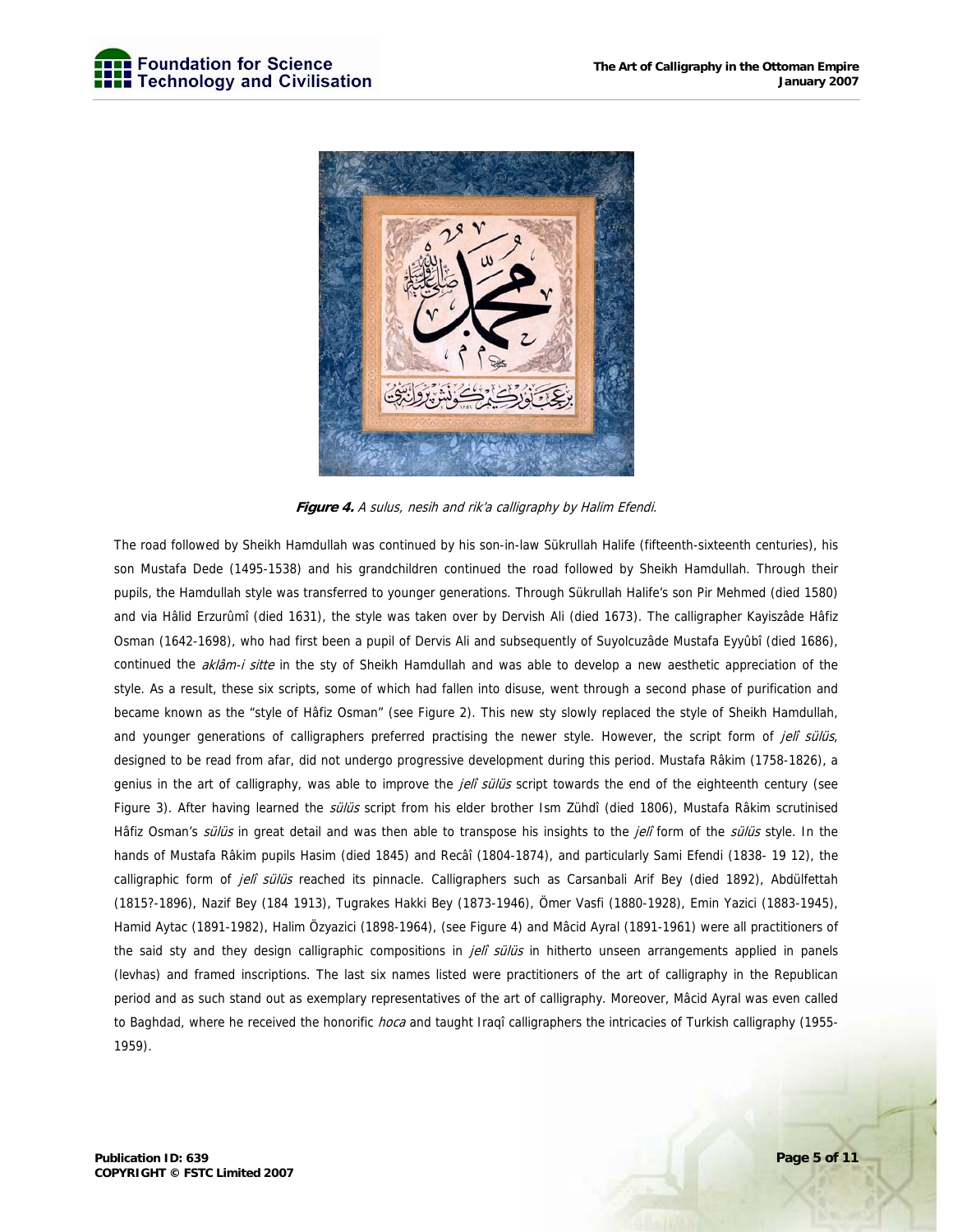



**Figure 5.** Lafzatullah (Allah) by Halim Özyazici (1898-1964) in jelî sülüs.

Mahmud Celâleddin (died 1829), whose work in the jelî sülüs form is of a rather hard and static nature, was no rival for his famous colleague Mustafa Râkım, whose tense style was full of movement. In contrast, Mahmud Celâleddin's wife and pupil Esmâ Ibret (born 1780) produced elegant writings in sülüs and nesih in the way of Hâfiz Osman and as such should be seen as the most successful female calligrapher.

In the nineteenth century, the two incomparable calligraphers Kazasker Mustafa Izzet Efendi (1801-1876) (see Figure 6) and Mehmed Sevki Efendi (1829-1887) were the most important representatives of two different schools of calligraphic practice. Both had taken their lead from the work of Hâfiz Osman and produced samples in sülüs, nesih and rika' (icâzet) Mustafa Izzet Efendi's style was continued by pupils such as Sefik Bey (1819-1880), who was also very successful in jelî sülüs, Muhsinzâde Abdullah Bey (1832-1899), Abdullah Zuhdi Efendi (died 1879), and Kayiszâde Hâfiz Osman Efendi (died 1894). Sefik Bey was succeeded by Hasan Riza (1849- 1920) and Ali Efendi (died 1902), who both stand out as outstanding practitioners of their master's style.

Among Sevki Efendi's pupils, Bakkal Arif (1830-1909) and Fehmi Efendi (1861-19 16) stand out as extraordinary calligraphers. Arif Efendi's pupil Aziz Efendi (1871-1934) even taught this style in Cairo at the school named Medresetü Tahsîni'l-Hattâtîn during the period 1923-1933, whereas Sami Efendi's pupil, the Reîsü'l-Hattatîn Kemal Akdik (1861-1941), also became well-known in Cairo as a result of the exemplary works he wrote while he was there.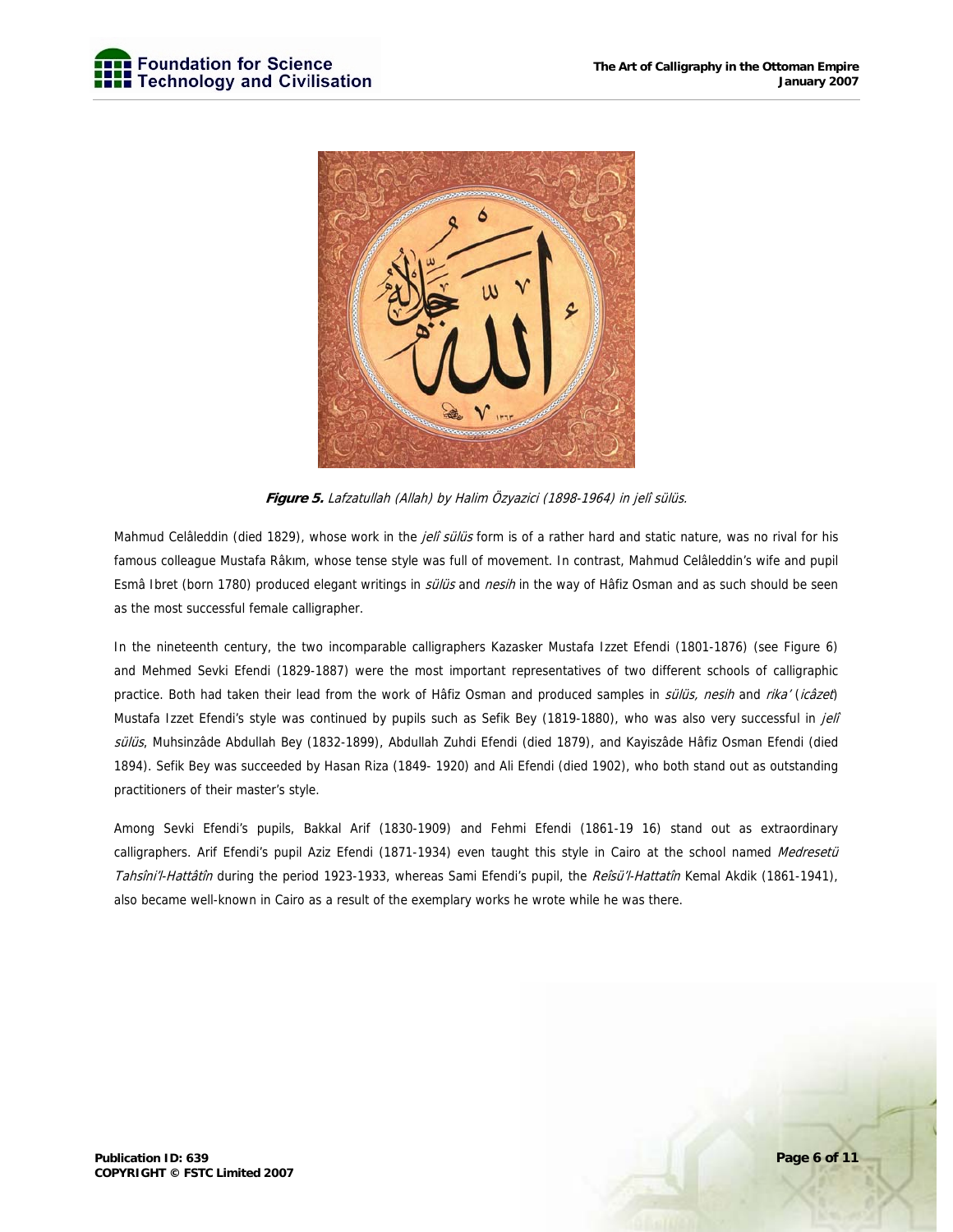

**Figure 6.** A jeli sülüs calligraphy by Kazasker Mustafa Izzet Efendi.

Let us now turn our attention to the scripts used in official writings by the Ottomans. Because of the rather localised practice of the scripts of tevkî' and its smaller form rikâ' in Iran, a script form evolved, called ta'l because of its suspended letters. This script form (called kadîm (ancient) ta'lik) was used by the local scribes (münsis) in official correspondence. Since the foundation of the Ottoman state, tevki' and rikâ' had been in use as the official scripts of state and administration. However, after Mehmed II's war with the Akkoyunlu (1473), Akkoyunlu scribes were brought to Istanbul where they introduced the ta'lîk script. This script underwent a number of important changes and modifications in a short period and gave rise to the official Ottoman script of *dîvânî*. From the sixteenth century, onwards the *dîvânî* script, embellished with diacritical signs, and in its further developed form, was assigned for use in high-level official correspondence and referred to as jelî dîvânî. These two scripts were reserved for official use only, non-official use being strictly prohibited. The use of the scripts of *dîvânî* and *jelî dîvânî* was taught only in the Dîvân-i Hümâyûn (Imperial Council). During the nineteenth century, the practice of these two scripts reached its peak, a state of affairs that continued into the twentieth century. These scripts, which are rather difficult to read and write, are recognizable by the upward movement towards the endings of lines. These comparatively complicated scripts had been chosen purposefully for official matters to avoid easy reading and falsification, ensuring the safety of official correspondence.

The calligraphic form called the tugra, containing the names of the ruling sultan and his father together with the prayer "elmuzaffer dâimâ", was placed at the to of every official written order (fermân, berât, menshûr, ...). The earliest example of a tugra dates back to the reign of Orhan Gazi (1324). Throughout the fifteenth and sixteenth centuries, the most striking examples of illuminated tugras were produced. However, in time, the purity of the form of a *tugra* was lost and, towards the end of the eighteenth century, the search for new relational proportions in the lay out of tugras began. Eventually, the previously mentioned Mustafa Râkim started reforming the calligraphic shape of the tugra. The tugra of Sultan Selim III was the first to undergo a serious revision, which reached its definitive form in the tugra of Mahmud II. The tugra found its definitive shape in the era of Abdulhamid II, in the last quarter of the nineteenth century in the hands of Sami Efendi, who employed a combination of mathematical and aesthetic considerations.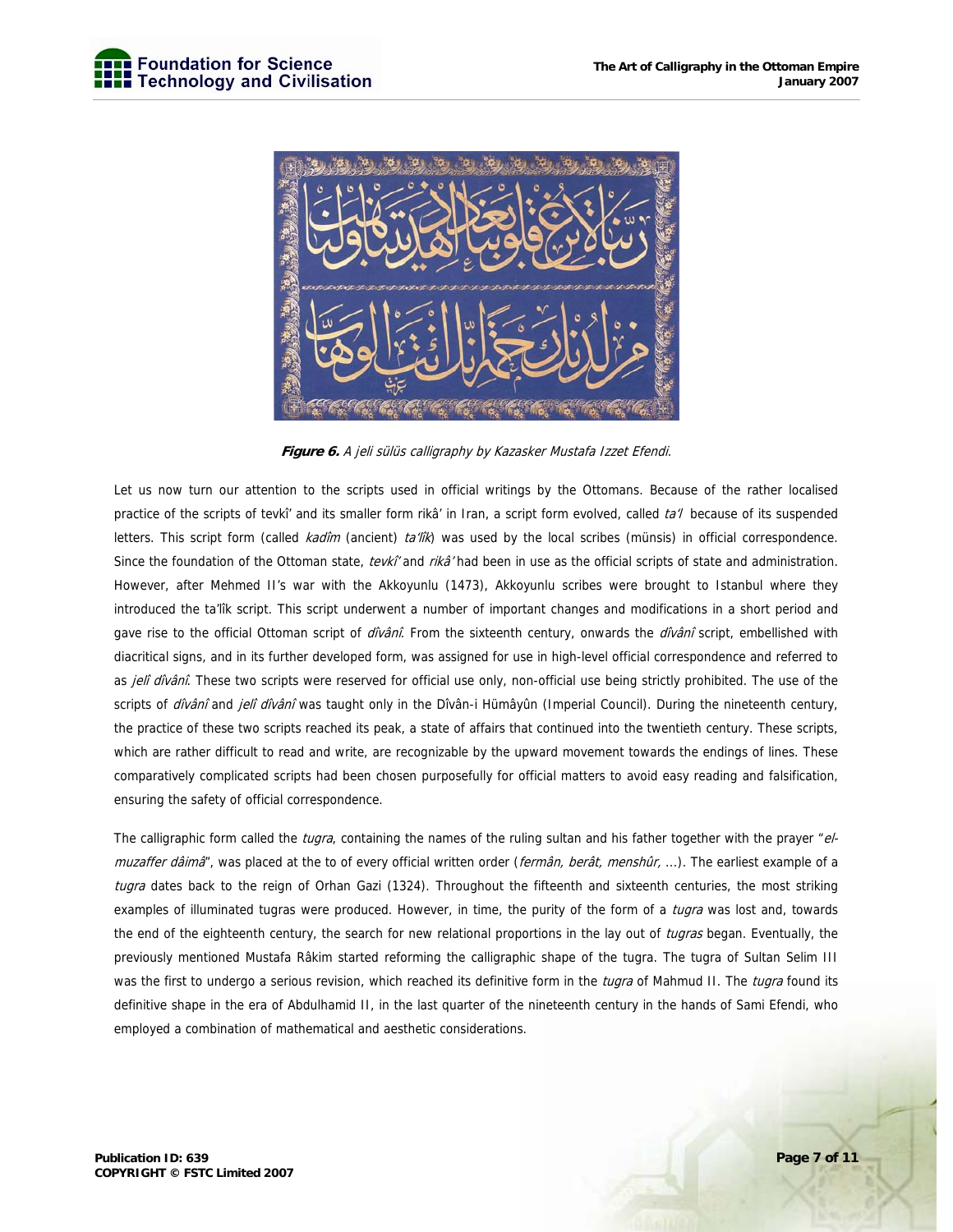



**Figure 7.** The tugra of Suleyman the Magnificent.

Next to the *aklâm-i sitte*, the Ottomans also favored the calligraphic script ol ta'lik. As opposed to the other scripts, in the ta'lik form no room is given to the vowel and reading signs (hareke), and the script is written in a pure and unadulterated form, which makes it very compatible with the writing of Turkish.

The ta'lik form of writing originated in Iran, and was applied to a very broad field. Aside from calligraphic panels, the script was also used for the writing of dîvâns (collections of poems) and canonical and juridical judgments. The above-mentioned kadîm ta'1îk script underwent a number of changes as a result of intense application and gave way to a new form by the name of neshta'lik, which replaced the old ta'lik script completely. In time, the name changed to neshta'lik. This name was not adopted by the Ottomans who referred to it as ta'lîk. In same way, in the application of the script, changes in style were implemented as well.

From the second half of the fifteenth century onwards, the ta'lîk script became widespread. Its finer form (hurde, hâfî) in particular became widely used in t writing of books and also became popular in the Ottoman dominions. In Iran the script had been propagated by the calligrapher Mîr Imâdü'l Hasenî (1554?-1615), and his exceptional style reached Istanbul through his pupil Dervish Abdi (dh 1647). The artists of the city immediately acknowledged the Iranian visitor's calligraphic excellence. Ottoman calligraphers, practicing ta'lik in the eighteen century, such as Durmuszâde Ahmed (died 1717), Kâtibzâde Mehmed Refi' (died 1768), and Sheikhülislâm Veliyüddin Efendi (died 1768), were consequently always compared to the earlier Iranian master and received epithets such as Imâd-I Rûm (the Imâd Anatolia) or Imâd-i Sânî (the second Imad). Dedezâde Mehmed Efendi (died 1759)'s pupil Mehmed Es'ad Efendi (died 1798), whose right side had been afflicted with paralysis and who subsequently wrote with his left hand and thus became known as Yesârî, had scrutinized the aesthetic of Imâd's writings and was able to improve upon the master's style and introduce an Ottoman version of ta 'lîk in about the year 1780. Yesârîzâde Mustafa Izzet Efendi (1770?- 1849) was able to compensate for his father's deficiencies and went on to produce numerous incomparable samples in jelî ta 'lîk. Sami Efendi continued along the same path, (see Figure 8) and his pupils Nazif Bey, Hulûsî Yazgan (1869-1940), Ömer Vasfî and Necmeddin Okyay (1883-1976) were able to introduce the beauties of Ottoman ta'lîk into the Republican period.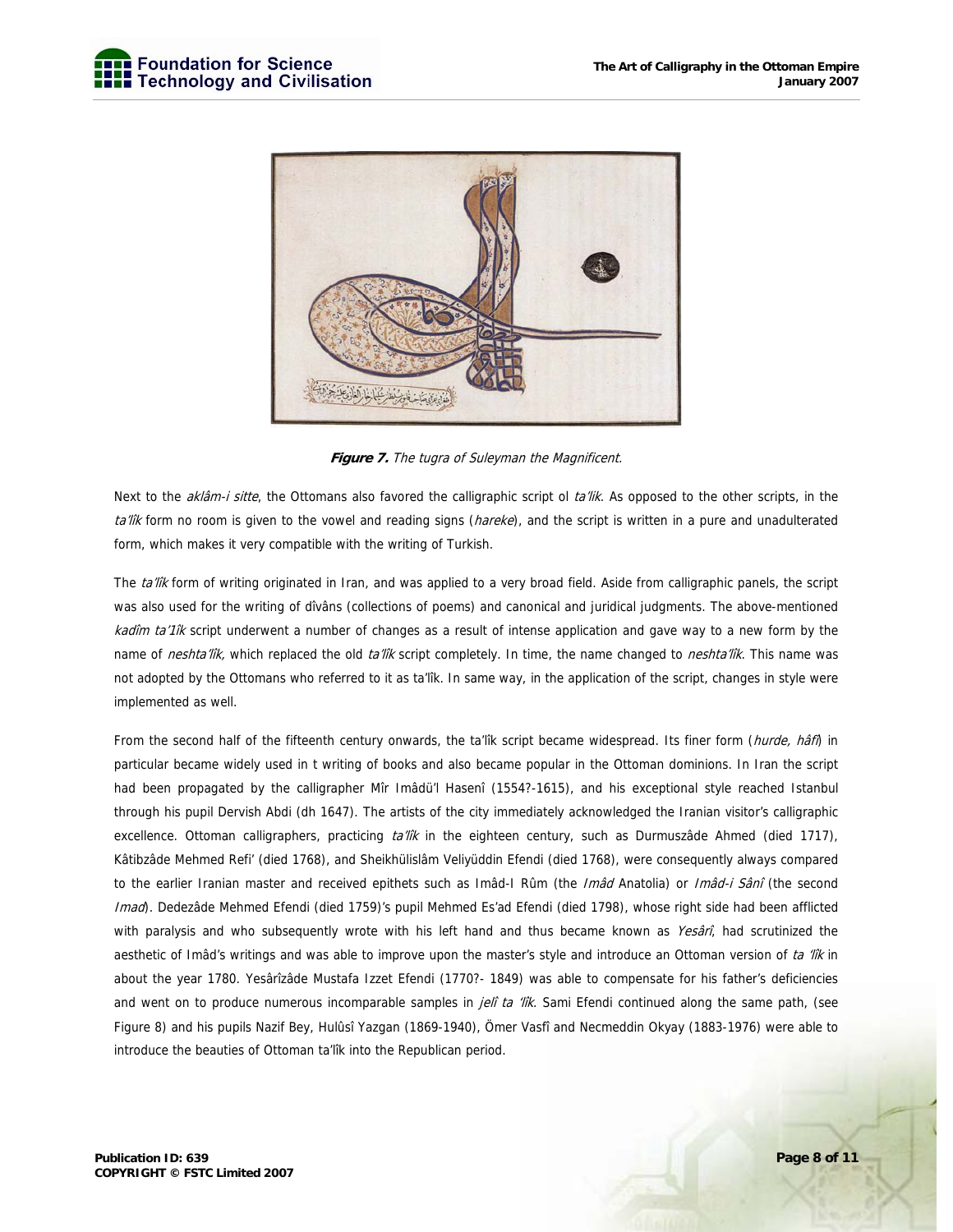



**Figure 8.** Kalimah al-Tawhîd by Sâmi Efendi in jeli sülüs calligraphy.

The script called siyakat, used to keep title deeds as well as financial and other records, does not possess any kind of artistic or aesthetic merit. Therefore, we will only mention its name without going into details. As handwriting has the tendency to differ from person to person, in the nineteenth century it was resolved to regularize this practice and the name rik'a was given to this new form of regularized handwriting. The application of this script to official and speedy writing was called Bâb-i Âlî rik'asi (the rik 'a of the Sublime Porte). The calligrapher Izzet Efendi (1841-1903) practiced rik 'a according to a very strict of rules, giving rise to a very regularized form that was given his name as Izzet Efendi rik'asi. The Arab world appropriated this script as an artistic medium t the practice of calligraphy.



**Figure 9.** Hilye-i sherîf by Hâfiz Osman in Muhaqqaq, Sulus and Nesih calligraphy.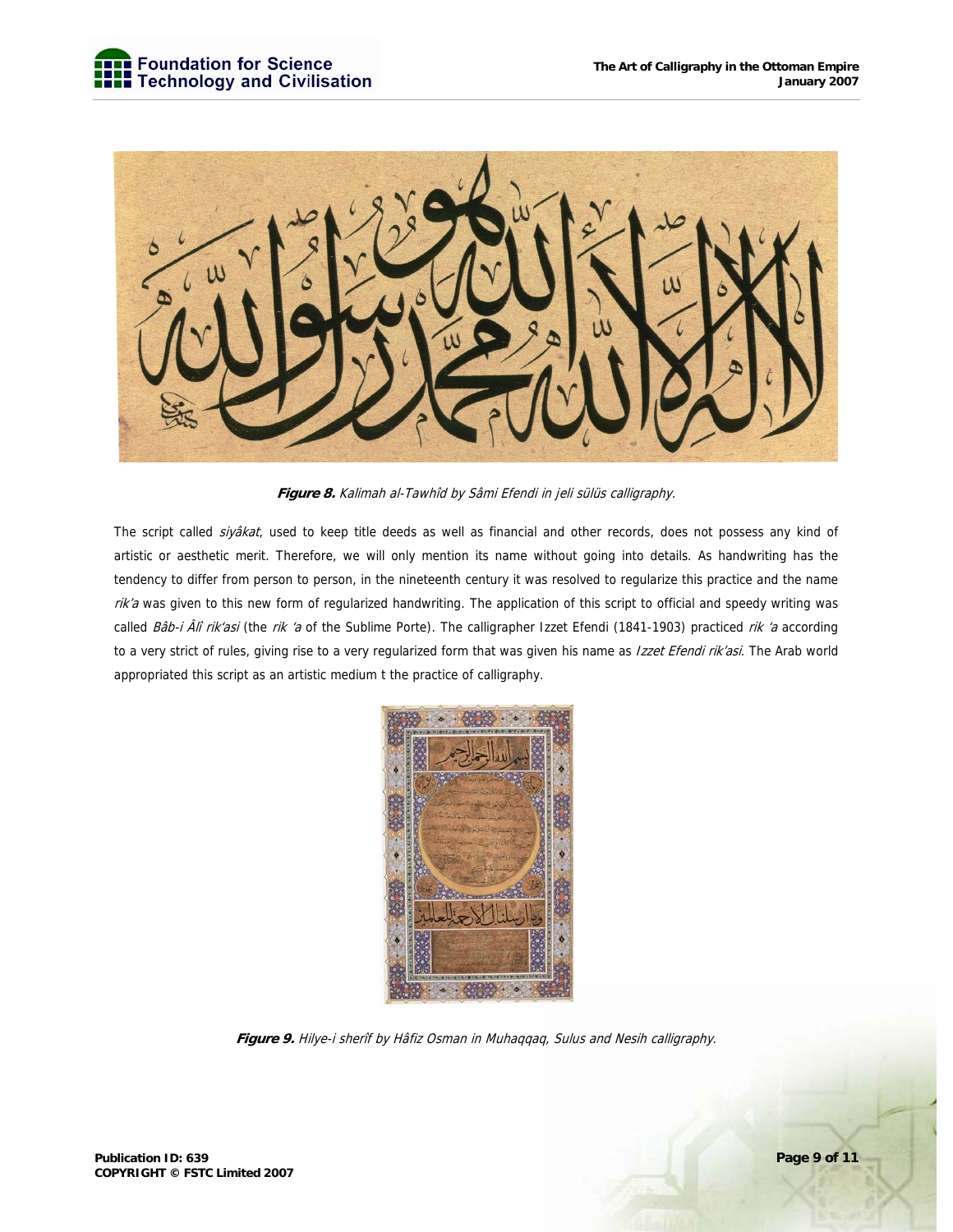The Ottomans practiced calligraphy over a period of nearly five hundred year attaining the highest level of expertise in the nineteenth and twentieth centuries. These calligraphic productions, which never failed to display the particular characteristics of the Ottoman Turks, increased dramatically as time progressed. This context, the calligraphic form of jelî, which can be applied to any of the calligraphic scripts mentioned as its large-scale and monumental form, we through a similar evolution. This calligraphic form of jeli was used for decorative panels of inscriptions applied to religious buildings as well as to civil architectural constructions. Manuscripts surviving from the Ottoman period ca take the form of books, such as mushafs or divans, but can also come in the shape of so-called murakkaas. A murakkaa is a collection of kit'as (small origin works) that are hinged together on their edges, executed in one or two scripts, o one side on with illuminated margins, on the recto side only and approximately the same size as a book. Large-scale panels, executed in *jelî sülüs* and jelî ta'lîk, were used for the interior decoration of a great many public and private building The above-mentioned calligrapher Hâfiz Osman devised a calligraphic composition called *hilye* towards the end of the seventeenth century. A *hilye* contains the description of the Prophet's physical and moral characteristics, and from the nineteenth century onwards, this form began to be executed on a large scale.

The names of those calligraphers listed do not constitute the totality of the practitioners of this art in the Ottoman sphere of influence. It would be impossible to enumerate the hundreds of names of individuals who attained high levels of expertise in the field of calligraphy. These individuals were true artists and should not be confused with mere scribes, who were known in Ottoman times as nâsihs or nessâhs.



**Figure 10.** Some samples of calligraphy pens (kamish).

The tools and materials used by calligraphers constitute primary examples of the applied arts in the Ottoman dominions. Calligraphers piled their art on hand crafted paper that, after being dyed in various colors, was sealed and polished according to a special method called *âhâr*. They used an ink called is *mürekkebi*, produced from soot and gum Arabic pounded in a mortar, but other inks were available as well such as *altin mürekkebi*, a pure gold ink produced from crushed gold leaf. Red inks called l and yellow inks called zirnik (arsenic) were used as well. Other instruments used by calligraphers included divits (if cylinder shaped called kubur), boxes to keep the reed pen and inkwell. The kalemtras (penknife) and the